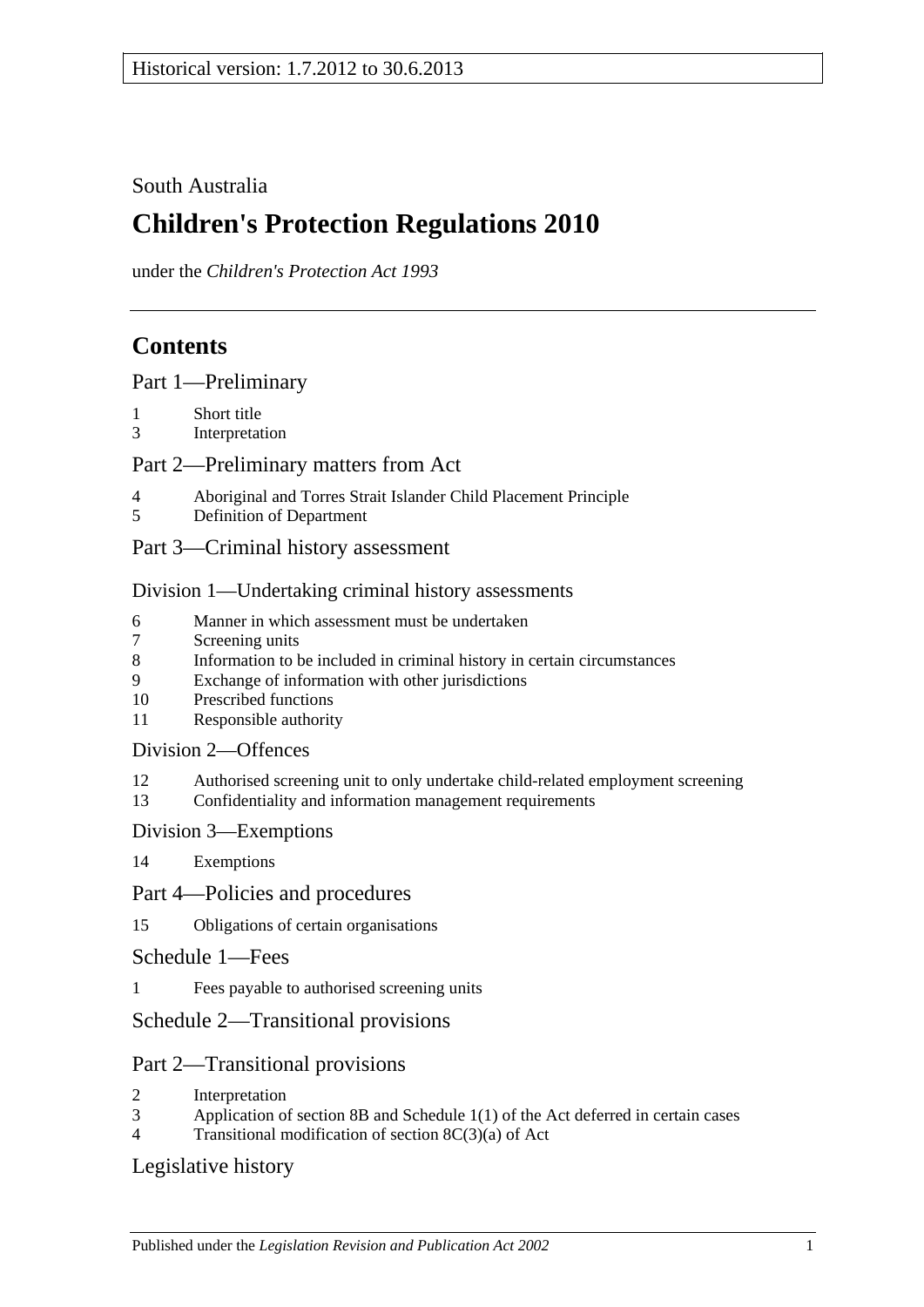# <span id="page-1-0"></span>**Part 1—Preliminary**

#### <span id="page-1-1"></span>**1—Short title**

These regulations may be cited as the *Children's Protection Regulations 2010*.

#### <span id="page-1-2"></span>**3—Interpretation**

In these regulations—

*Act* means the *[Children's Protection Act](http://www.legislation.sa.gov.au/index.aspx?action=legref&type=act&legtitle=Childrens%20Protection%20Act%201993) 1993*;

*authorised screening unit* means a person or body established as an authorised screening unit under [regulation](#page-3-4) 7(1);

*child-related employment screening* means undertaking an assessment of information about a person for the purpose of determining whether the person may, if appointed to, or engaged to act in, a position, pose a risk to the safety of children;

*CrimTrac* means the CrimTrac Agency established under the *Public Service Act 1999* of the Commonwealth;

*interstate authorised screening unit* means a person or body declared to be an interstate authorised screening unit under [regulation](#page-3-5) 7(2);

*responsible authority* has the same meaning as in section 8B of the Act.

# <span id="page-1-3"></span>**Part 2—Preliminary matters from Act**

#### <span id="page-1-4"></span>**4—Aboriginal and Torres Strait Islander Child Placement Principle**

- <span id="page-1-5"></span>(1) For the purposes of section 4(5) of the Act, the Aboriginal and Torres Strait Islander Child Placement Principle is as follows:
	- (a) the fundamental principles apply to the placement of an Aboriginal or Torres Strait Islander child with the additional requirement that in determining a child's best interests under subsection (4) of that section consideration must be given to the child's cultural needs and identity;
	- (b) subject to the fundamental principles, when an Aboriginal or Torres Strait Islander child is being placed in alternative care (other than care provided in a detention facility), consideration must be given to placing the child with the first in order of priority of the following persons who is available to provide the care:
		- (i) a member of the child's family, as determined by reference to Aboriginal or Torres Strait Islander culture;
		- (ii) a member of the child's community who has a relationship of responsibility for the child, as determined by reference to Aboriginal or Torres Strait Islander traditional practice or custom;
		- (iii) a member of the child's community, as determined by reference to Aboriginal or Torres Strait Islander traditional practice or custom;
		- (iv) a person—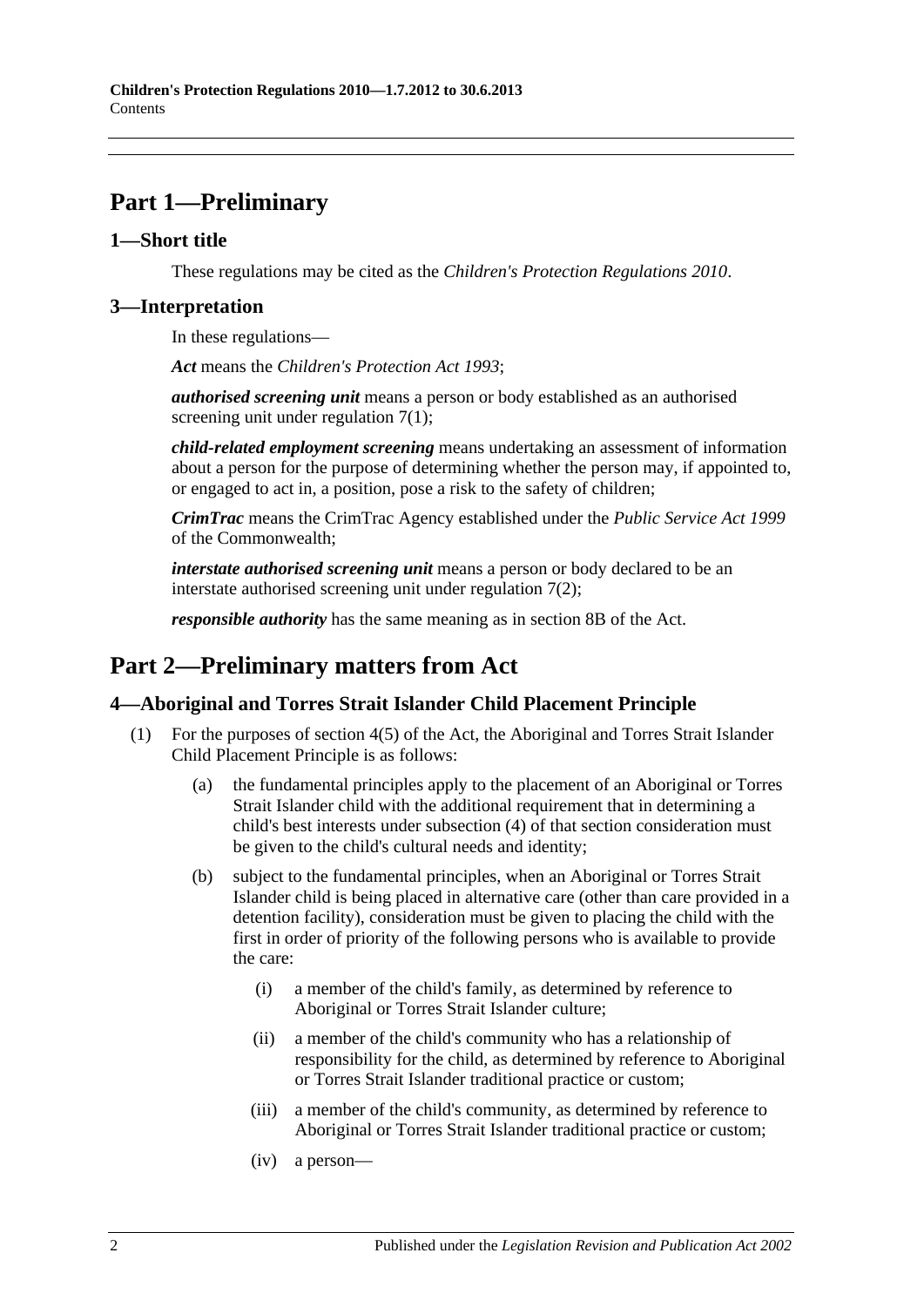- (A) in the case of an Aboriginal child—of Aboriginal cultural background; or
- (B) in the case of a Torres Strait Islander child—of Torres Strait Islander cultural background;
- (v) a person who is able to ensure that the child maintains significant contact with the child's family (as determined by reference to Aboriginal or Torres Straight Islander culture), the child's community or communities and the child's culture;
- (c) if the placement of a child in alternative care in accordance with [paragraph](#page-1-5) (b) is objected to by the child on reasonable grounds, consideration must be given to placing the child with the next person (determined in accordance with [paragraph](#page-1-5) (b)) available to provide the care.
- (2) In this regulation—

*fundamental principles* means the fundamental principles set out in section 4 of the Act (other than the principle in section 4(5) of the Act).

#### <span id="page-2-0"></span>**5—Definition of Department**

For the purposes of the definition of *Department* in section 6(1) of the Act, the Department for Families and Communities is prescribed.

# <span id="page-2-2"></span><span id="page-2-1"></span>**Part 3—Criminal history assessment**

#### **Division 1—Undertaking criminal history assessments**

#### <span id="page-2-3"></span>**6—Manner in which assessment must be undertaken**

- <span id="page-2-4"></span>(1) For the purposes of section 8B of the Act, the responsible authority for an organisation to which that section applies must undertake an assessment of a person's criminal history by either of the following methods:
	- $(a)$  by
		- (i) obtaining—
			- (A) a criminal history report relating to the person prepared by South Australia Police or CrimTrac; or
			- (B) other prescribed evidence of the person's criminal history; and
		- (ii) undertaking an assessment of that report or evidence for the purpose of determining whether the person may pose a risk to the safety of children,

in accordance with standards published, from time to time, by the Chief Executive;

(b) by obtaining a criminal history assessment relating to the person from an authorised screening unit.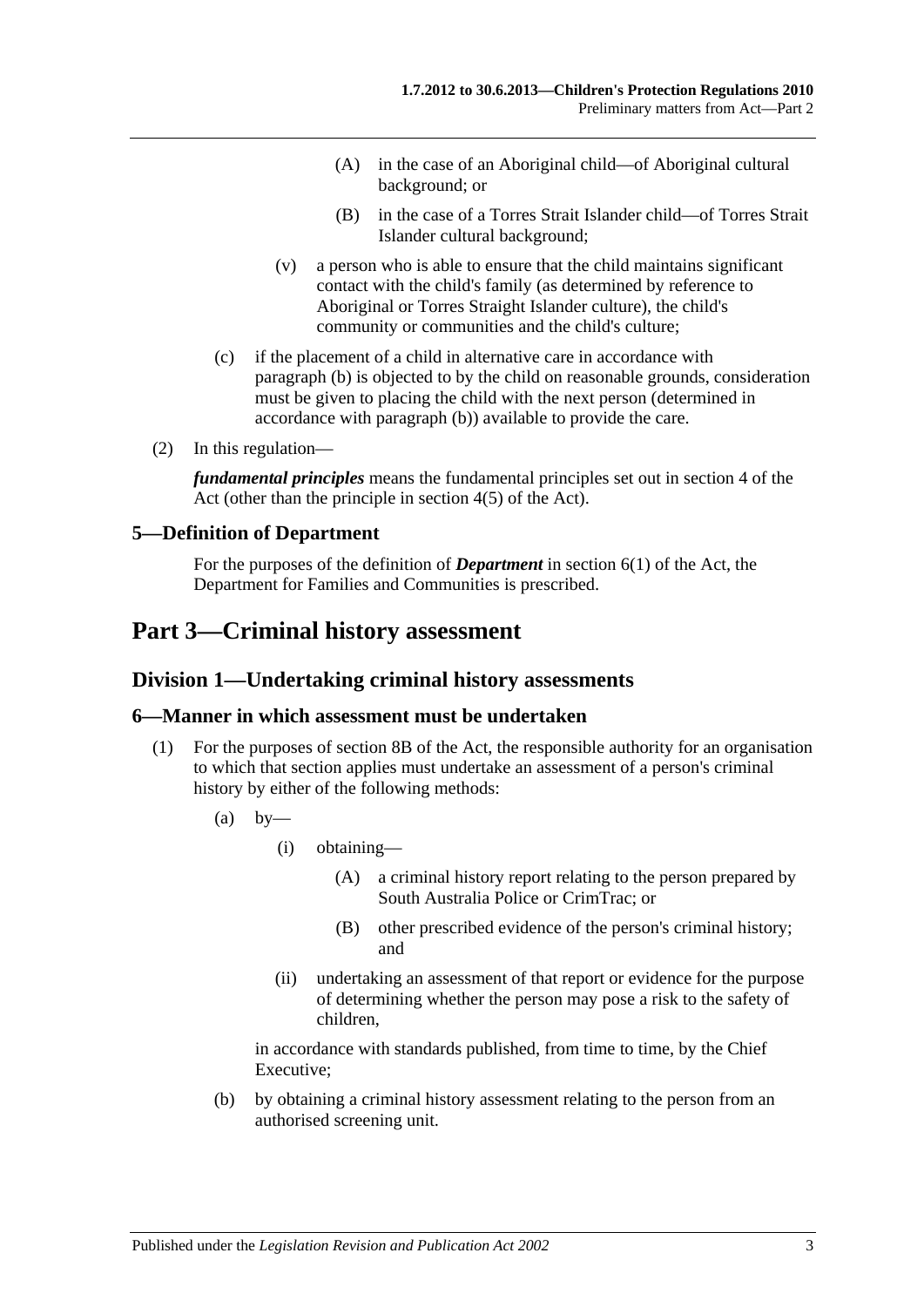(2) In this regulation—

*prescribed evidence* means evidence of a kind specified by the Chief Executive for the purposes of this regulation in standards referred to in [subregulation](#page-2-4) (1)(a).

#### <span id="page-3-4"></span><span id="page-3-0"></span>**7—Screening units**

- (1) The Chief Executive may establish such authorised screening units for the purposes of this Division as the Chief Executive thinks fit.
- <span id="page-3-5"></span>(2) The Chief Executive may, by notice in the Gazette, declare that a person or body is an interstate authorised screening unit for the purposes of these regulations.

#### <span id="page-3-1"></span>**8—Information to be included in criminal history in certain circumstances**

A reference to a person's *criminal history* in section 8B of the Act or in these regulations will, in relation to an authorised screening unit or an interstate authorised screening unit, be taken to include the following classes of information:

- <span id="page-3-6"></span>(a) convictions for offences committed by the person in South Australia or elsewhere (whether those convictions relate to offences committed before or after the commencement of this regulation);
- <span id="page-3-7"></span>(b) charges for offences alleged to have been committed by the person in South Australia or elsewhere (whether those charges relate to offences alleged to have been committed before or after the commencement of this regulation and regardless of the outcome of those charges);
- (c) information about convictions referred to in [paragraph](#page-3-6) (a) and charges referred to in [paragraph](#page-3-7) (b).

#### <span id="page-3-8"></span><span id="page-3-2"></span>**9—Exchange of information with other jurisdictions**

Despite any other Act or law, information forming part of a person's criminal history may be provided by the Crown, or an agency or instrumentality of the Crown, to—

- (a) an authorised screening unit for the purpose of undertaking child-related employment screening in accordance with these regulations; or
- (b) an interstate authorised screening unit for the purpose of undertaking child-related employment screening as authorised or required under a law of another State or Territory, or of the Commonwealth.

#### <span id="page-3-3"></span>**10—Prescribed functions**

For the purposes of paragraph (c) of the definition of *prescribed functions* in section 8B(8) of the Act, the following kinds of records are prescribed, where such records relate to a child or children:

- (a) records of an educational or child care service;
- (b) records of a health service (within the meaning of the *[Health Care Act](http://www.legislation.sa.gov.au/index.aspx?action=legref&type=act&legtitle=Health%20Care%20Act%202008) 2008*);
- (c) records of a disability service (within the meaning of the *[Disability Services](http://www.legislation.sa.gov.au/index.aspx?action=legref&type=act&legtitle=Disability%20Services%20Act%201993)  Act [1993](http://www.legislation.sa.gov.au/index.aspx?action=legref&type=act&legtitle=Disability%20Services%20Act%201993)*);
- (d) records made or kept in connection with the administration of the *[Children's](http://www.legislation.sa.gov.au/index.aspx?action=legref&type=act&legtitle=Childrens%20Protection%20Act%201993)  [Protection Act](http://www.legislation.sa.gov.au/index.aspx?action=legref&type=act&legtitle=Childrens%20Protection%20Act%201993) 1993*, the *[Family and Community Services Act](http://www.legislation.sa.gov.au/index.aspx?action=legref&type=act&legtitle=Family%20and%20Community%20Services%20Act%201972) 1972*, the *[Young Offenders Act](http://www.legislation.sa.gov.au/index.aspx?action=legref&type=act&legtitle=Young%20Offenders%20Act%201993) 1993* or the *[Youth Court Act](http://www.legislation.sa.gov.au/index.aspx?action=legref&type=act&legtitle=Youth%20Court%20Act%201993) 1993*;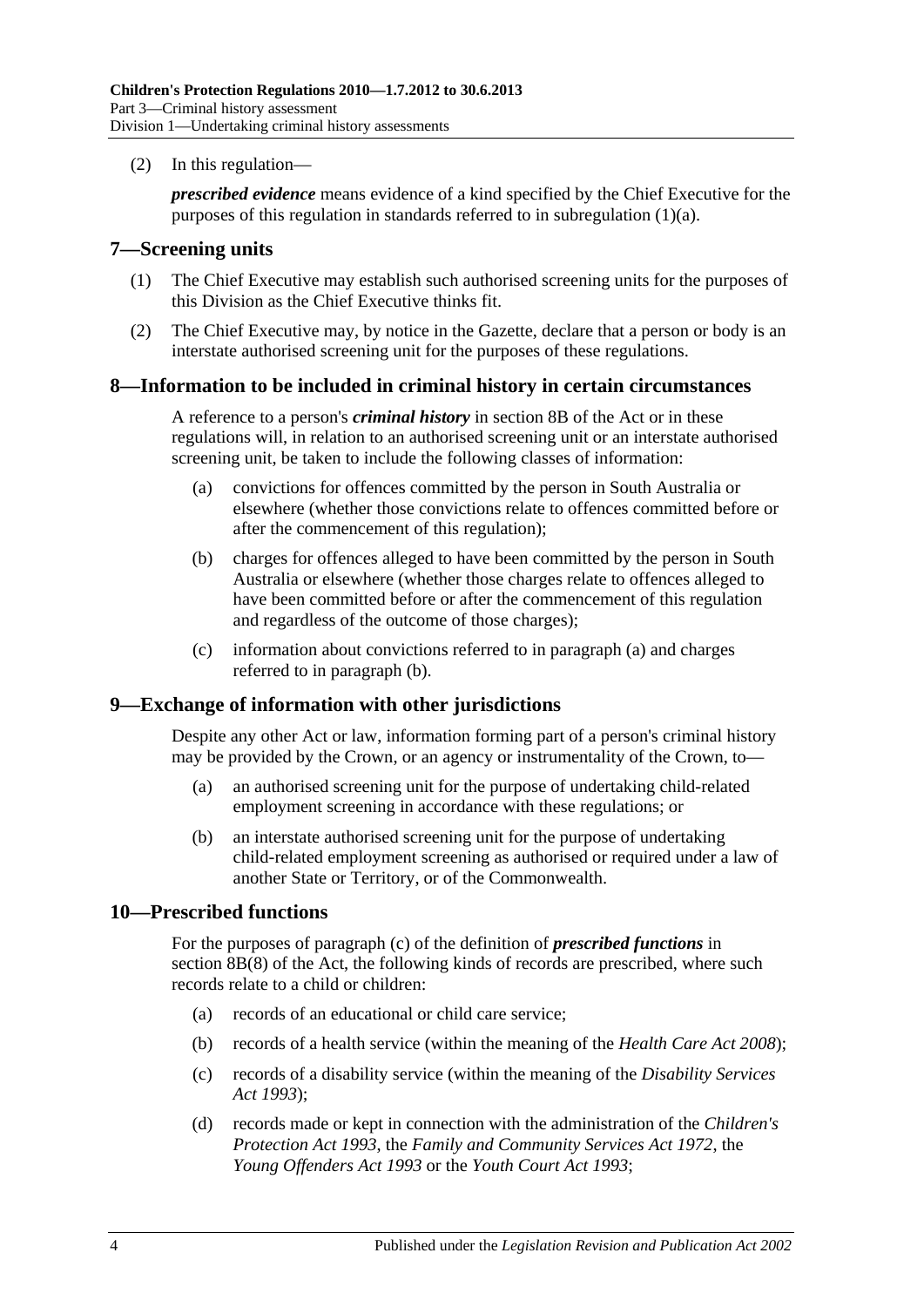(e) records relating to legal proceedings.

#### <span id="page-4-0"></span>**11—Responsible authority**

For the purposes of the definition of *responsible authority* in section 8B(8) of the Act, each of the following bodies is approved:

- (a) the Association of Independent Schools of South Australia Incorporated;
- (b) the Catholic Church Endowment Society Incorporated;
- (c) the Lutheran Schools Association of South Australia, Northern Territory and Western Australia Incorporated.

#### <span id="page-4-1"></span>**Division 2—Offences**

#### <span id="page-4-2"></span>**12—Authorised screening unit to only undertake child-related employment screening**

(1) An authorised screening unit must not undertake an assessment of information of a kind specified in [regulation](#page-3-7) 8(b) or [\(c\)](#page-3-8) unless satisfied that the assessment is required for child-related employment screening.

Maximum penalty: \$10 000.

(2) An authorised screening unit must not undertake any kind of assessment other than assessment of a person's criminal history for the purpose of child-related employment screening unless the authorised screening unit has been granted approval, in writing, by the Chief Executive to undertake assessments of that kind.

Maximum penalty: \$10 000.

(3) The Chief Executive must not grant approval to an authorised screening unit to undertake a particular kind of assessment unless the Chief Executive is satisfied that the authorised screening unit has in place appropriate safeguards to ensure that information of a kind specified in [regulation](#page-3-7) 8(b) or [\(c\)](#page-3-8) will not be used for the purpose of those assessments.

#### <span id="page-4-3"></span>**13—Confidentiality and information management requirements**

- (1) A person who, in the course of carrying out functions of—
	- (a) a responsible authority; or
	- (b) an organisation to which a responsible authority communicates information forming part of a person's criminal history; or
	- (c) an organisation that prepares a criminal history report for a responsible authority; or
	- (d) an authorised screening unit,

has, or has had, access to information forming part of a person's criminal history must not disclose such information except—

- (e) to, or with the consent of, the person to whom the information relates; or
- (f) as may be authorised or required by law.

Maximum penalty: \$10 000.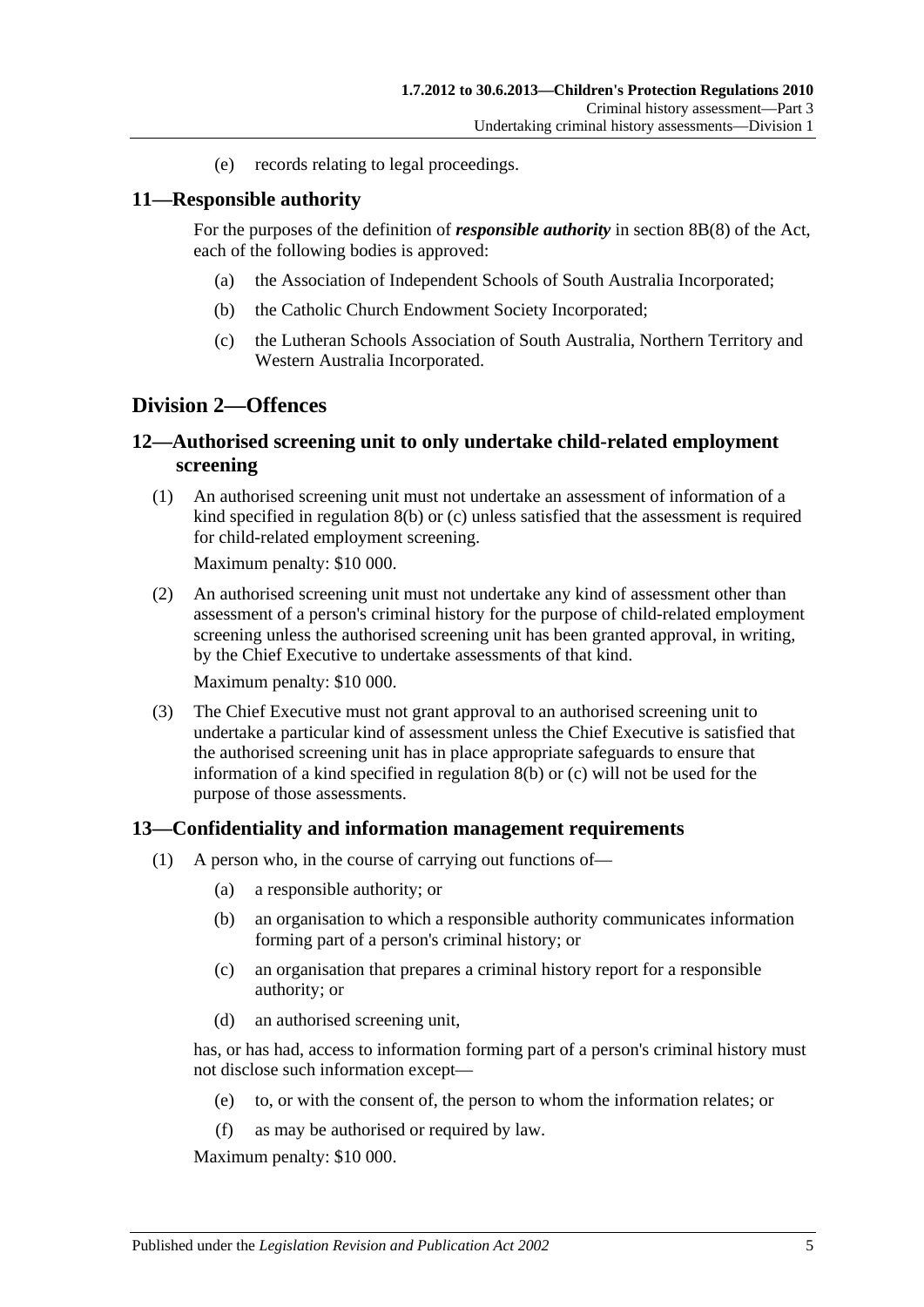- (2) The responsible authority for an organisation to which section 8B of the Act applies must ensure that information forming part of—
	- (a) a person's criminal history; or
	- (b) an assessment obtained from an authorised screening unit,

is dealt with in accordance with any standards for dealing with such information published from time to time by the Chief Executive (insofar as such standards are applicable to the organisation).

Maximum penalty: \$5 000.

## <span id="page-5-0"></span>**Division 3—Exemptions**

#### <span id="page-5-3"></span><span id="page-5-1"></span>**14—Exemptions**

- <span id="page-5-4"></span>(1) Pursuant to section  $8D(1)$  of the Act, but subject to [subregulation](#page-5-2) (2), the following organisations, persons and positions are exempt from the application of section 8B of the Act:
	- (a) an organisation that provides equipment, food or venues for children's parties or events and does not provide any other services;
	- (b) a person who undertakes work on a voluntary basis to provide a service in his or her capacity as a parent or guardian of a child who is ordinarily provided with the service;
	- (c) a person who undertakes work on a voluntary basis to provide a service and who is under 18 years of age;
	- (d) a person who undertakes work in the course of, or for the purposes of, an event or activity that takes place over a period of not more than 10 consecutive days or not more than 1 day in any month;
	- (e) a person appointed as a police officer;
	- (f) a person who is a registered teacher (within the meaning of the *[Teachers](http://www.legislation.sa.gov.au/index.aspx?action=legref&type=act&legtitle=Teachers%20Registration%20and%20Standards%20Act%202004)  [Registration and Standards Act](http://www.legislation.sa.gov.au/index.aspx?action=legref&type=act&legtitle=Teachers%20Registration%20and%20Standards%20Act%202004) 2004*);
	- (g) a person who undertakes, or a position that only involves, work that is not for the exclusive benefit of children and is not provided to any child on an individual basis;
	- (h) a position that only involves prescribed functions because children are employed or engaged to work as volunteers by the person occupying the position or by that person's employer;
	- (i) a position in which all work involving children is undertaken in the presence of the children's parents or guardians and in which there is ordinarily no physical contact with the children.
- <span id="page-5-5"></span><span id="page-5-2"></span>(2) An organisation, person or position referred to in [subregulation](#page-5-3) (1) (other than [subregulation](#page-5-4) (1)(e) or [\(f\)\)](#page-5-5) is not exempt from the application of section 8B of the Act if the services provided by the organisation or the duties of the person or position—
	- (a) involve the provision of—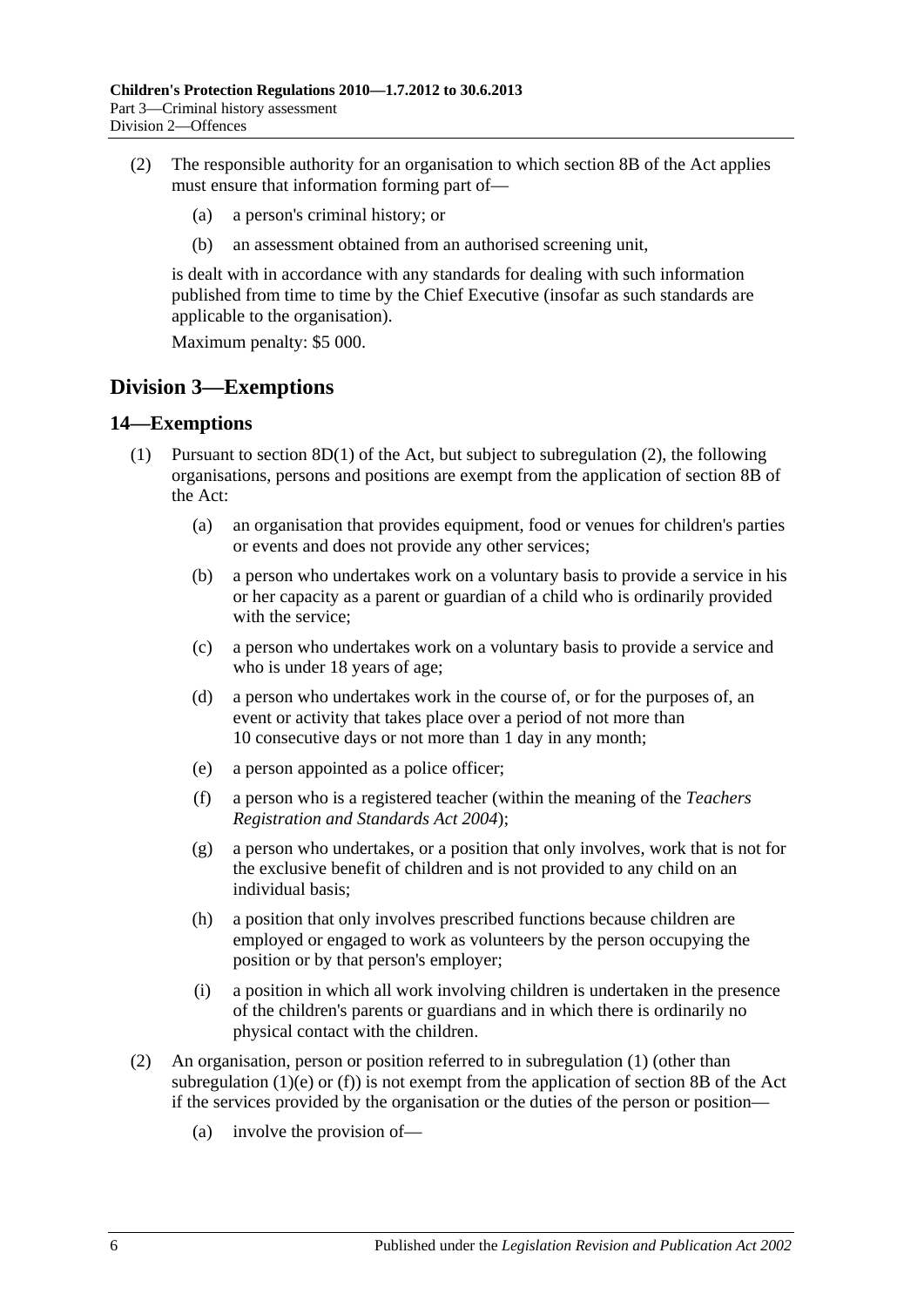- (i) child care or baby sitting services for which an approval (however described) is required under the *[Children's Services Act](http://www.legislation.sa.gov.au/index.aspx?action=legref&type=act&legtitle=Childrens%20Services%20Act%201985) 1985* or the *[Education and Early Childhood Services](http://www.legislation.sa.gov.au/index.aspx?action=legref&type=act&legtitle=Education%20and%20Early%20Childhood%20Services%20(Registration%20and%20Standards)%20Act%202011) (Registration and [Standards\) Act](http://www.legislation.sa.gov.au/index.aspx?action=legref&type=act&legtitle=Education%20and%20Early%20Childhood%20Services%20(Registration%20and%20Standards)%20Act%202011) 2011*; or
- (ii) residential or overnight care for children (other than overnight care by a person who is not ordinarily resident in this State); or
- (iii) disability services if provided only to children who have a disability; or
- (b) are related to the administration of the juvenile justice system or child protection services.
- (3) In [subregulation](#page-5-2) (2), *disability* and *disability services* have the same respective meanings as in the *[Disability Services Act](http://www.legislation.sa.gov.au/index.aspx?action=legref&type=act&legtitle=Disability%20Services%20Act%201993) 1993*.

# <span id="page-6-0"></span>**Part 4—Policies and procedures**

#### <span id="page-6-1"></span>**15—Obligations of certain organisations**

For the purposes of section  $8C(2)(b)$  of the Act, policies and procedures under section 8C must comply with such of the following documents as may be published from time to time by the Chief Executive (insofar as such documents are applicable to the organisation):

- (a) codes of conduct and principles of good practice of a kind referred to in section 8A(a) of the Act;
- (b) standards of a kind referred to in section 8A(j) of the Act.

# <span id="page-6-2"></span>**Schedule 1—Fees**

#### <span id="page-6-3"></span>**1—Fees payable to authorised screening units**

- (1) Subject to [subclause](#page-6-4) (3), the fees set out in the table below are payable to an authorised screening unit for conducting a criminal history assessment under these regulations.
- (2) The fees set out in the table do not include any GST that may be payable in respect of a particular fee.
- <span id="page-6-4"></span>(3) An authorised screening unit may determine circumstances in which a fee payable to the unit may be waived or remitted.

|                                                                                                                                                                                           | r ee    |
|-------------------------------------------------------------------------------------------------------------------------------------------------------------------------------------------|---------|
| If the applicant satisfies the authorised screening unit that the relevant position is<br>a voluntary position or is a student placement arranged by or through a tertiary<br>institution | \$36.25 |
| In any other case                                                                                                                                                                         | \$55.50 |

**Feb.** 2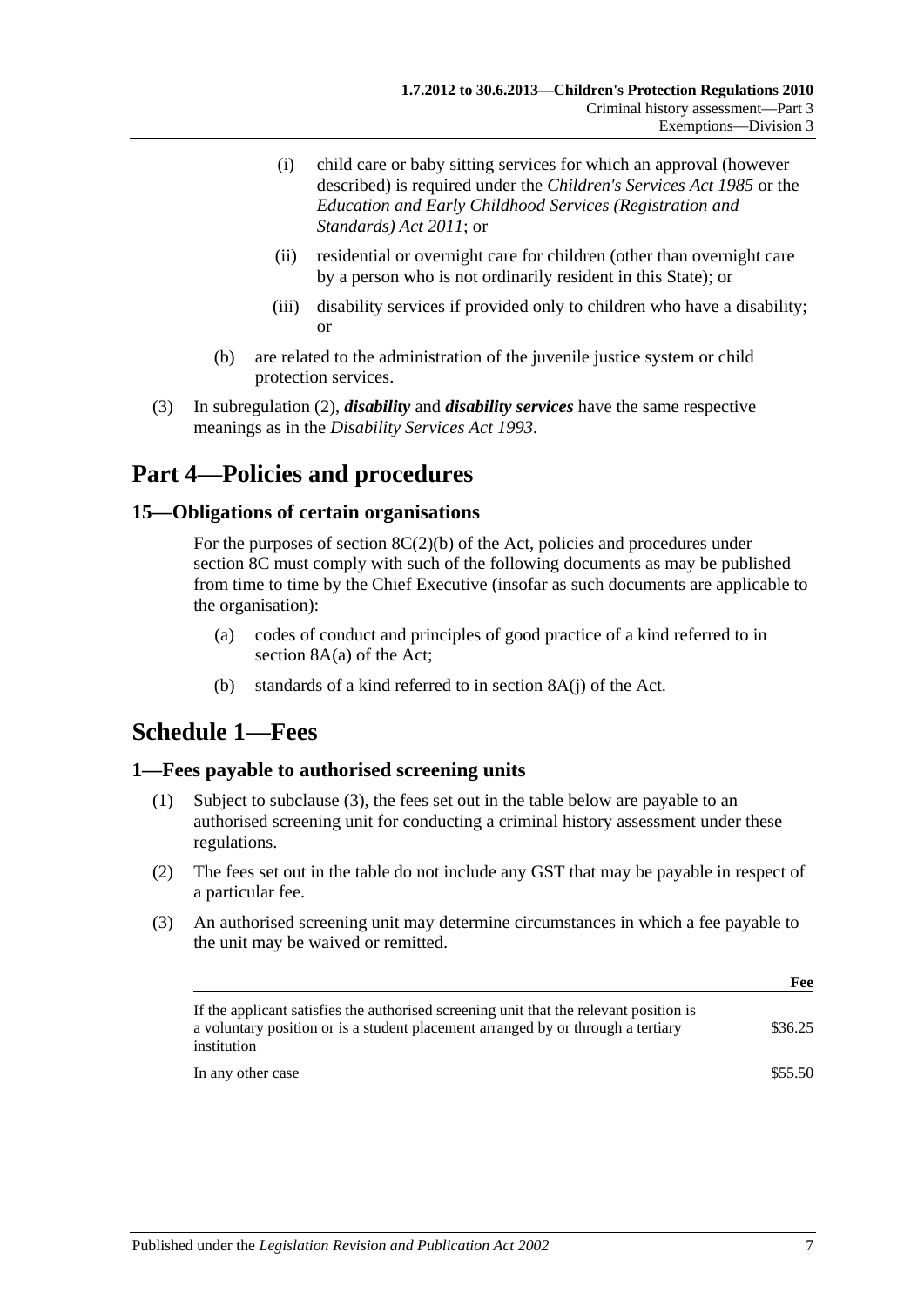# <span id="page-7-0"></span>**Schedule 2—Transitional provisions Part 2—Transitional provisions**

#### <span id="page-7-1"></span>**2—Interpretation**

In this Part—

*prescribed functions* has the same meaning as in section 8B of the Act;

*school* has the same meaning as in the *[Education Act](http://www.legislation.sa.gov.au/index.aspx?action=legref&type=act&legtitle=Education%20Act%201972) 1972*.

### <span id="page-7-2"></span>**3—Application of section 8B and Schedule 1(1) of the Act deferred in certain cases**

- <span id="page-7-3"></span>(1) If an organisation was not, immediately before the commencement of section 7 of the *[Children's Protection \(Implementation of Report Recommendations\) Amendment](http://www.legislation.sa.gov.au/index.aspx?action=legref&type=act&legtitle=Childrens%20Protection%20(Implementation%20of%20Report%20Recommendations)%20Amendment%20Act%202009)  Act [2009](http://www.legislation.sa.gov.au/index.aspx?action=legref&type=act&legtitle=Childrens%20Protection%20(Implementation%20of%20Report%20Recommendations)%20Amendment%20Act%202009)*, an organisation to which section 8B of the Act applied but the organisation belongs to a class of organisation specified in the first column of the table below—
	- (a) section 8B(1) of the Act will not apply to the organisation until the relevant date specified in the second column of the table below for organisations of that class (or, in the case of an organisation that belongs to more than 1 class specified in the table, until the earliest relevant date specified in the second column of the table below for a class to which the organisation belongs); and
	- (b) the prescribed period, for the purposes of Schedule  $1(1)$  of the Act in relation to the organisation is the period specified in the third column of the table below for organisations of that class (or, in the case of an organisation that belongs to more than 1 class specified in the table, is the earliest occurring period specified in the third column of the table below for a class to which the organisation belongs).

| <b>Class of organisation</b>                                                                                                                                                                                 | Relevant date  | <b>Prescribed period</b>           |
|--------------------------------------------------------------------------------------------------------------------------------------------------------------------------------------------------------------|----------------|------------------------------------|
| Organisations that provide child care or<br>residential care                                                                                                                                                 | 1 January 2011 | 1 January 2011 to<br>30 June 2011  |
| Private hospitals (within the meaning of the<br>Health Care Act 2008) and day procedure<br>centres attached to private hospitals                                                                             | 1 January 2011 | 1 January 2011 to<br>30 June 2011  |
| Non-government organisations that provide<br>health services and that usually have a number of<br>employees that would be equivalent to more than<br>25 full time positions (not counting any<br>volunteers) | 1 July 2011    | 1 July 2011 to<br>31 December 2011 |
| Ambulance services                                                                                                                                                                                           | 1 July 2011    | 1 July 2011 to<br>31 December 2011 |
| Day procedure centres not attached to private<br>hospitals                                                                                                                                                   | 1 July 2011    | 1 July 2011 to<br>31 December 2011 |
| Organisations that provide general practitioner<br>health services                                                                                                                                           | 1 July 2011    | 1 July 2011 to<br>31 December 2011 |
| Organisations that provide dental services                                                                                                                                                                   | 1 July 2011    | 1 July 2011 to<br>31 December 2011 |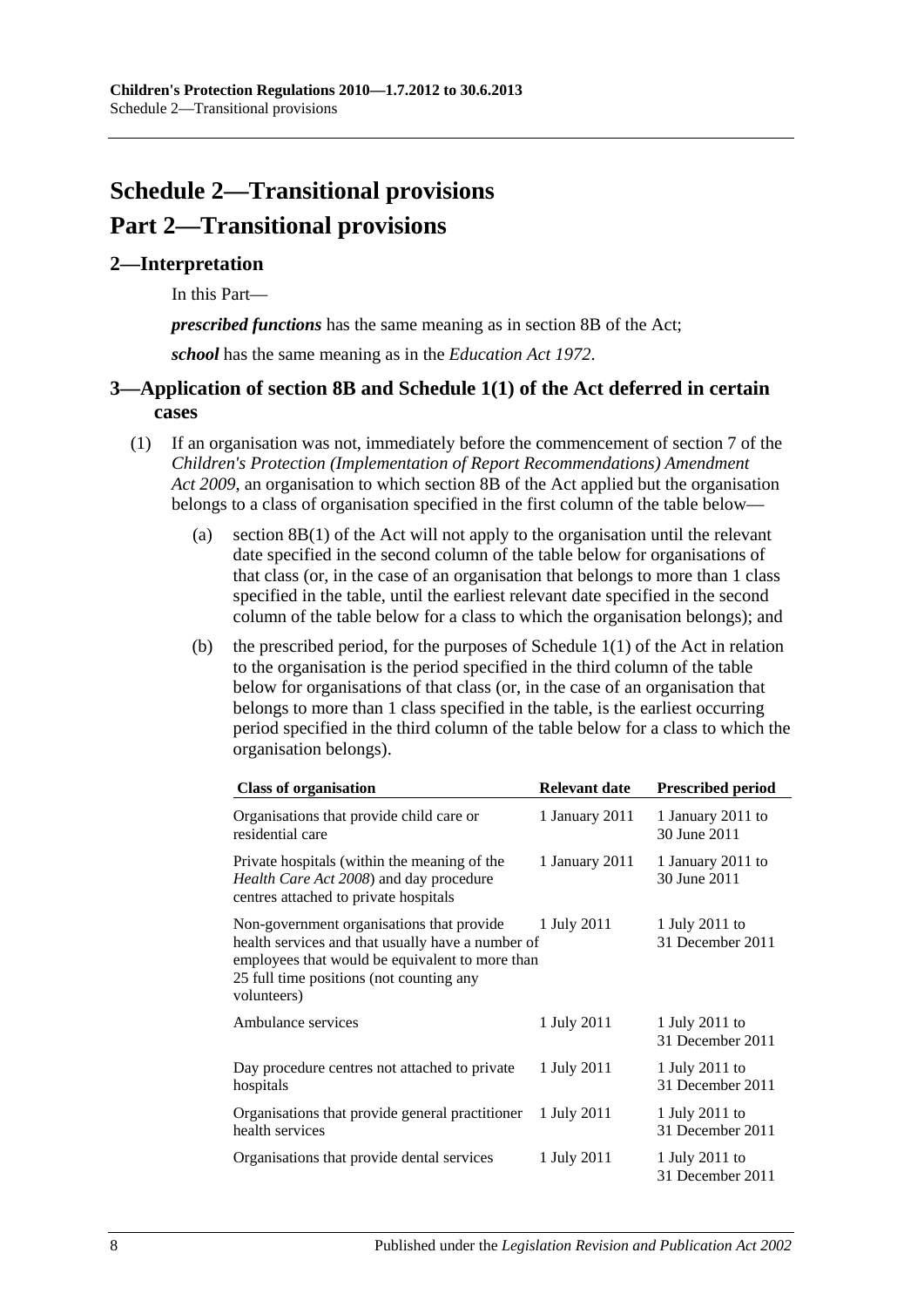Transitional provisions—Schedule 2

| <b>Class of organisation</b>                                                                                                                                                                            | <b>Relevant date</b> | <b>Prescribed period</b>           |
|---------------------------------------------------------------------------------------------------------------------------------------------------------------------------------------------------------|----------------------|------------------------------------|
| Non-government organisations that provide<br>health services and that usually have a number of<br>employees that would be equivalent to 25 or less<br>full time positions (not counting any volunteers) | 1 January 2012       | 1 January 2012 to<br>30 June 2012  |
| Organisations that provide welfare services                                                                                                                                                             | 1 July 2011          | 1 July 2011 to<br>31 December 2011 |
| Organisations that provide sporting or<br>recreational services                                                                                                                                         | 1 January 2012       | 1 January 2012 to<br>30 June 2012  |
| Organisations that provide religious or spiritual 1 January 2012<br>services                                                                                                                            |                      | 1 January 2012 to<br>30 June 2012  |
| Organisations that provide education services<br>(other than schools)                                                                                                                                   | 1 January 2012       | 1 January 2012 to<br>30 June 2012  |

- (2) If a position in an organisation of a kind referred to in [subclause](#page-7-3) (1) is a position belonging to a class specified in the first column of the table below, then despite [subclause](#page-7-3) (1)—
	- (a) section 8B(1) of the Act will apply to the position from the relevant date specified in the second column of the table below for positions belonging to that class (or, in the case of a position that belongs to more than 1 class specified in the table, until the earliest relevant date specified in the second column of the table below for a class to which the position belongs); and
	- (b) the prescribed period, for the purposes of Schedule 1(1) of the Act in relation to the position is the period specified in the third column of the table below for positions of that class (or, in the case of a position that belongs to more than 1 class specified in the table, is the earliest occurring period specified in the third column of the table below for a class to which the position belongs).

|     | <b>Class of position</b>                                                                                                                                                                                                        | <b>Relevant date</b> | <b>Prescribed period</b>                         |
|-----|---------------------------------------------------------------------------------------------------------------------------------------------------------------------------------------------------------------------------------|----------------------|--------------------------------------------------|
|     | A person appointed to, or engaged to act in, a<br>position in-                                                                                                                                                                  |                      | 1 January 2012 1 January 2012 to<br>30 June 2012 |
| (a) | an organisation that provides general<br>practitioner health services; or                                                                                                                                                       |                      |                                                  |
| (b) | a non-government organisation that<br>provides health services and that usually<br>has a number of employees that would be<br>equivalent to more than 25 full time<br>positions (not counting any volunteers);<br><sub>or</sub> |                      |                                                  |
| (c) | a day procedure centre that is not<br>attached to a private hospital,                                                                                                                                                           |                      |                                                  |
|     | where the prescribed functions do not include the<br>direct provision of health care services to a child                                                                                                                        |                      |                                                  |
|     | A person appointed to, or engaged to act in, an<br>organisation that provides dental services where<br>the prescribed functions do not include the direct<br>provision of dental services to children                           | 1 January 2012       | 1 January 2012 to<br>30 June 2012                |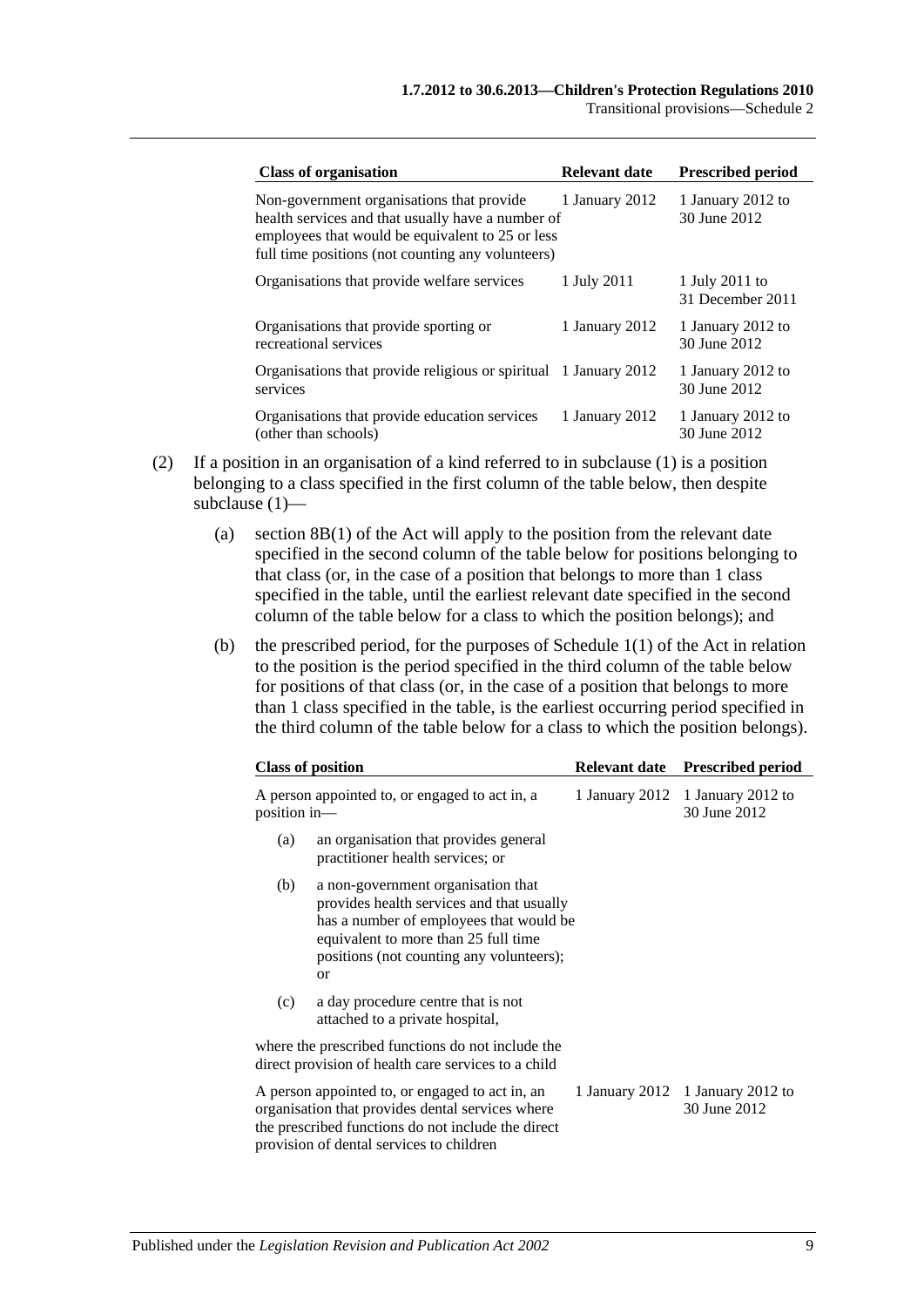| <b>Class of position</b> |                                                                                                                                                                                                                  |             | Relevant date Prescribed period                  |
|--------------------------|------------------------------------------------------------------------------------------------------------------------------------------------------------------------------------------------------------------|-------------|--------------------------------------------------|
| where-                   | A person appointed to, or engaged to act in, a<br>position in an organisation that provides sporting<br>or recreational services, religious or spiritual<br>services or education services (other than a school) | 1 July 2012 | 1 July 2012 to<br>31 December 2012               |
| (a)                      | the person is a volunteer; and                                                                                                                                                                                   |             |                                                  |
| (b)                      | the prescribed functions involve children<br>aged 7 years or under.                                                                                                                                              |             |                                                  |
| where-                   | A person appointed to, or engaged to act in, a<br>position in an organisation that provides sporting<br>or recreational services, religious or spiritual<br>services or education services (other than a school) |             | 1 January 2013 1 January 2013 to<br>30 June 2013 |
| (a)                      | the person is a volunteer; and                                                                                                                                                                                   |             |                                                  |
| (b)                      | the prescribed functions involve children<br>aged 12 years or under.                                                                                                                                             |             |                                                  |
| where—                   | A person appointed to, or engaged to act in, a<br>position in an organisation that provides sporting<br>or recreational services, religious or spiritual<br>services or education services (other than a school) | 1 July 2013 | 1 July 2013 to<br>31 December 2013               |
| (a)                      | the person is a volunteer; and                                                                                                                                                                                   |             |                                                  |
| (b)                      | the prescribed functions involve children<br>aged 17 years or under.                                                                                                                                             |             |                                                  |

## <span id="page-9-0"></span>**4—Transitional modification of section 8C(3)(a) of Act**

- (1) The application of section 8C(3)(a) of the Act (as inserted by the *[Children's](http://www.legislation.sa.gov.au/index.aspx?action=legref&type=act&legtitle=Childrens%20Protection%20(Implementation%20of%20Report%20Recommendations)%20Amendment%20Act%202009)  [Protection \(Implementation of Report Recommendations\) Amendment Act](http://www.legislation.sa.gov.au/index.aspx?action=legref&type=act&legtitle=Childrens%20Protection%20(Implementation%20of%20Report%20Recommendations)%20Amendment%20Act%202009) 2009*) is modified in relation to an organisation formed before the commencement of this clause so that such an organisation is not required to lodge the statement referred to in that paragraph within the 10 day period specified in that paragraph, but is instead required to lodge the statement within the period of 2 months after the commencement of that paragraph.
- (2) The modification prescribed by this clause applies until the expiration of the period of 2 months after the commencement of section 8C(3)(a) of the Act (as inserted by the *[Children's Protection \(Implementation of Report Recommendations\) Amendment](http://www.legislation.sa.gov.au/index.aspx?action=legref&type=act&legtitle=Childrens%20Protection%20(Implementation%20of%20Report%20Recommendations)%20Amendment%20Act%202009)  Act [2009](http://www.legislation.sa.gov.au/index.aspx?action=legref&type=act&legtitle=Childrens%20Protection%20(Implementation%20of%20Report%20Recommendations)%20Amendment%20Act%202009)*).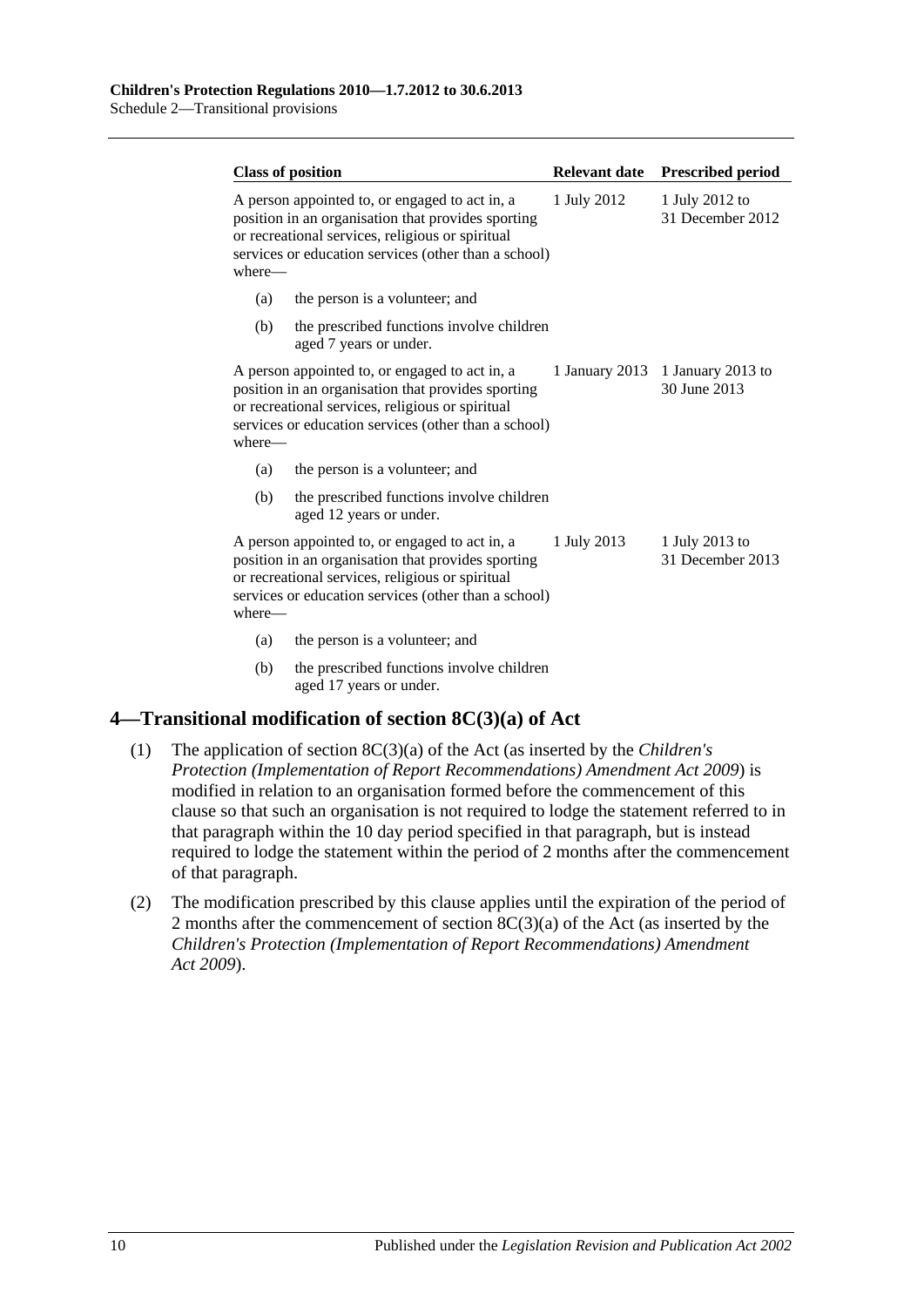# <span id="page-10-0"></span>**Legislative history**

## **Notes**

- Variations of this version that are uncommenced are not incorporated into the text.
- Please note—References in the legislation to other legislation or instruments or to titles of bodies or offices are not automatically updated as part of the program for the revision and publication of legislation and therefore may be obsolete.
- Earlier versions of these regulations (historical versions) are listed at the end of the legislative history.
- For further information relating to the Act and subordinate legislation made under the Act see the Index of South Australian Statutes or www.legislation.sa.gov.au.

## **Legislation revoked by principal regulations**

The *Children's Protection Regulations 2010* revoked the following:

*Children's Protection Regulations 2006*

## **Principal regulations and variations**

New entries appear in bold.

| Year No | Reference                                | Commencement             |
|---------|------------------------------------------|--------------------------|
|         | 2010 176 Gazette 29.7.2010 p3924         | $1.1.2011:$ r 2          |
|         | 2011 280 <i>Gazette 15.12.2011 p5075</i> | Pt 2 (r 4)—1.1.2012: r 2 |
| 2012 85 | Gazette 31.5.2012 p2367                  | $1.7.2012:$ r 2          |
|         | 2013 131 Gazette 6.6.2013 p2340          | $1.7.2013$ : r 2         |

# **Provisions varied**

New entries appear in bold.

Entries that relate to provisions that have been deleted appear in italics.

| Provision       | How varied                                                            | Commencement |
|-----------------|-----------------------------------------------------------------------|--------------|
| Pt1             |                                                                       |              |
| r <sub>2</sub>  | omitted under Legislation Revision and<br><b>Publication Act 2002</b> | 1.1.2012     |
| Pt <sub>3</sub> |                                                                       |              |
| r14             |                                                                       |              |
| r $14(2)$       | varied by 280/2011 r 4                                                | 1.1.2012     |
| Sch 1           | substituted by 85/2012 r 4                                            | 1.7.2012     |
| Sch 2           |                                                                       |              |
| PtI             | omitted under Legislation Revision and<br><b>Publication Act 2002</b> | 1.1.2012     |